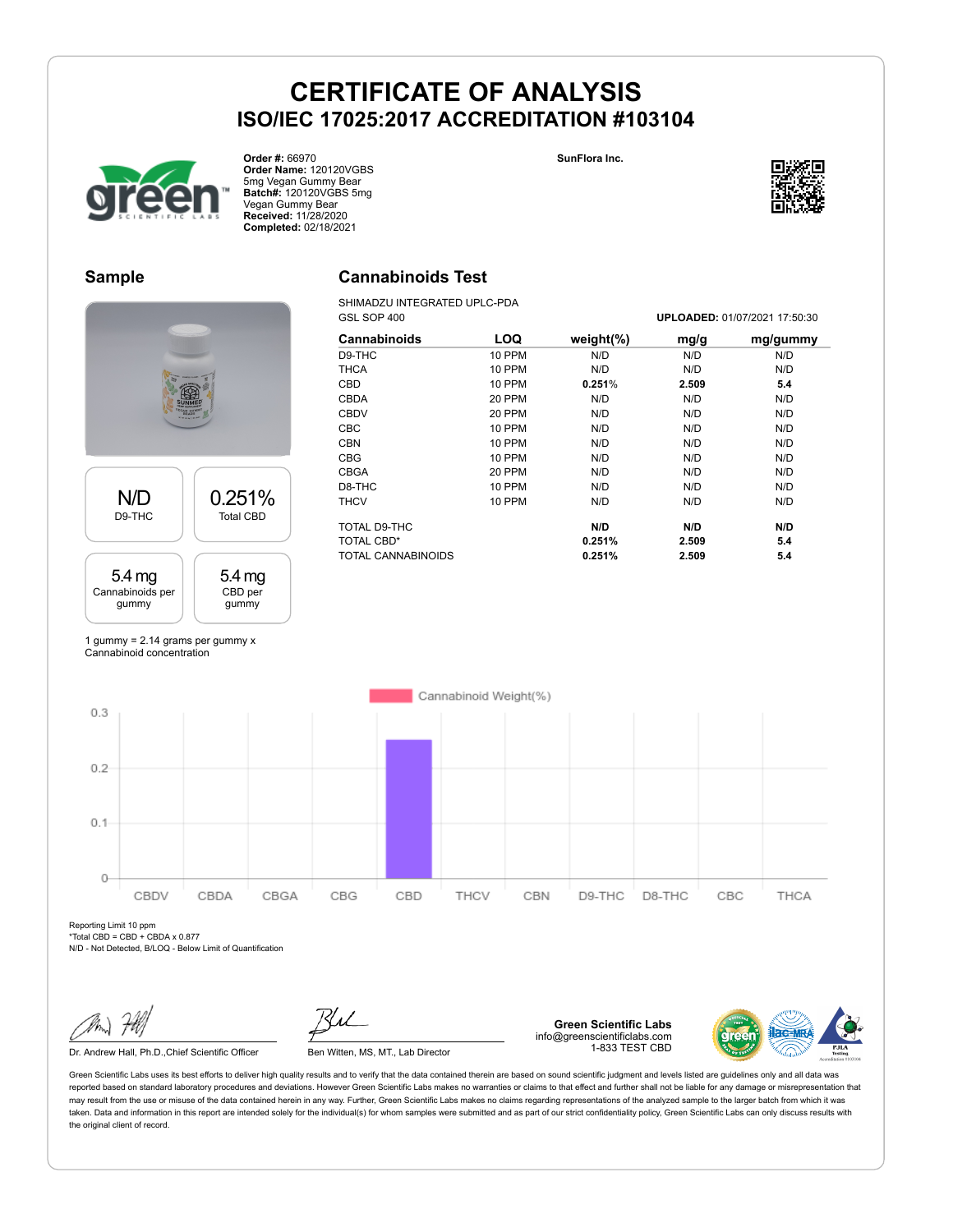

**Order #:** 66970 **Order Name:** 120120VGBS 5mg Vegan Gummy Bear **Batch#:** 120120VGBS 5mg Vegan Gummy Bear **Received:** 11/28/2020 **Completed:** 02/18/2021

### **TERPENES: TOTAL (0.000%)**

Headspace GCMS - Shimadzu GCMS QP2020 with HS20

**SunFlora Inc.**



GSL SOP 404 **Prepared:** 11/30/2020 21:26:16 **Uploaded:** 12/01/2020 07:52:10

**Terpene Results (%) LOQ (%) LOD (%)**

#### **Terpenes Breakdown**

**Top Terpenes Results:**



#### **Tested for but not present:**

ALPHA-PINENE, CAMPHENE, BETA-MYRCENE, BETA-PINENE, 3-CARENE, ALPHA-TERPINENE, TRANS-BETA-OCIMENE, LIMONENE, P-CYMENE, CIS-BETA-OCIMENE, EUCALYPTOL, GAMMA.- TERPINENE, TERPINOLENE, LINALOOL, ISOPULEGOL, GERANIOL, CARYOPHYLLENE, HUMULENE, CIS-NEROLIDOL, TRANS-NEROLIDOL, GUAIOL, CARYOPHYLLENE OXIDE, ALPHA-BISABOLOL

Dr. Andrew Hall, Ph.D.,Chief Scientific Officer Ben Witten, MS, MT., Lab Director

**Green Scientific Labs** info@greenscientificlabs.com 1-833 TEST CBD

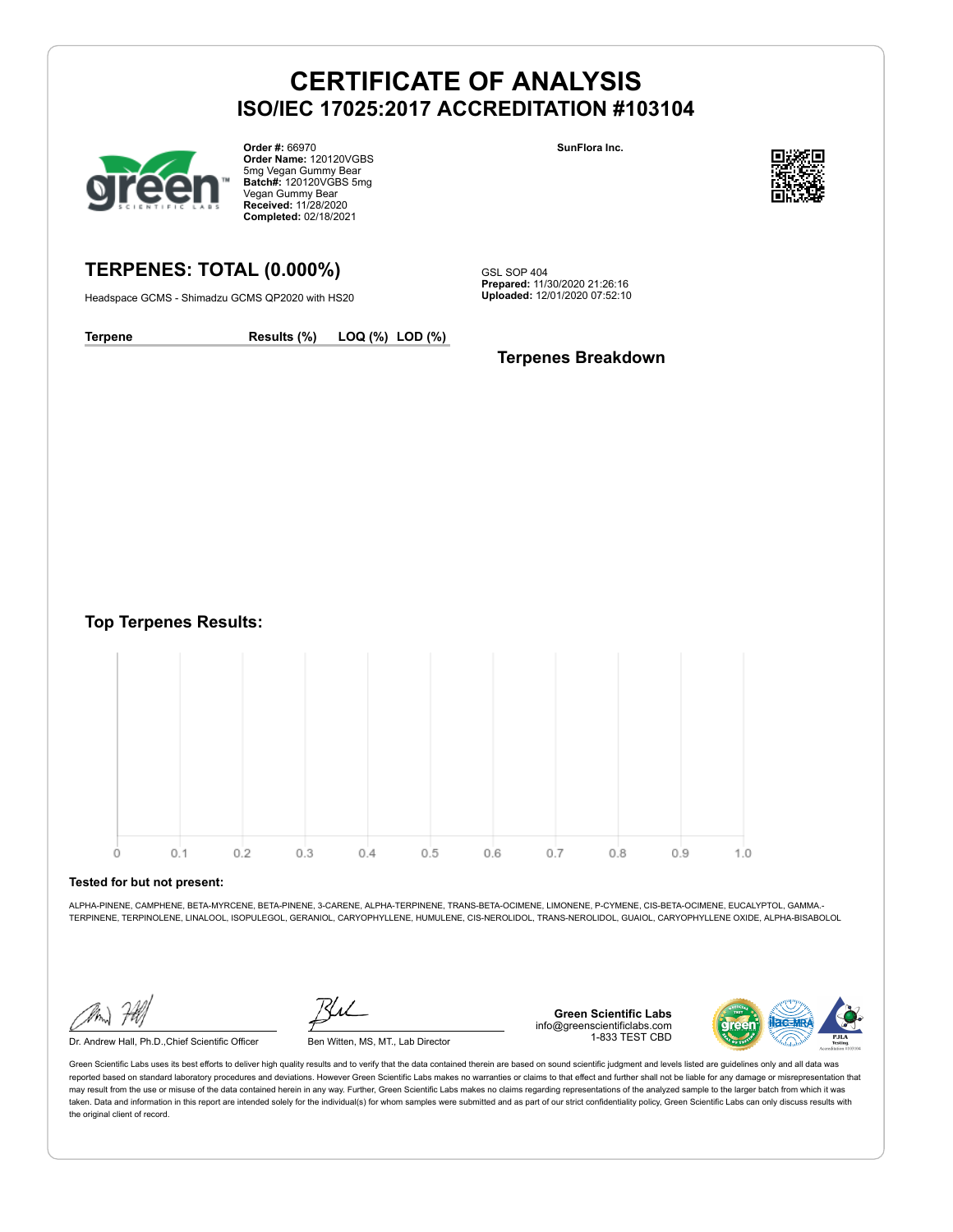



**Order #:** 66970 **Order Name:** 120120VGBS 5mg Vegan Gummy Bear **Batch#:** 120120VGBS 5mg Vegan Gummy Bear **Received:** 11/28/2020 **Completed:** 02/18/2021

**SunFlora Inc.**



**LOD**

### **PESTICIDE ANALYSIS:**

GSL SOP 401 **PREPARED:** 11/30/2020 20:18:58 **UPLOADED:** 12/01/2020 14:37:51

GCMS-MS - Shimadzu GCMS-TQ8040

| Pesticide           | <b>Action Level</b><br>(ppm) | <b>Results</b><br>(ppm) | LOQ<br>(ppm) | LOD<br>(ppm) |
|---------------------|------------------------------|-------------------------|--------------|--------------|
| CAPTAN              | 3.000                        | N/D                     | 0.003        | 0.001        |
| CHLORDANE           | 0.100                        | N/D                     | 0.003        | 0.001        |
| <b>CHLORFENAPYR</b> | 0.100                        | N/D                     | 0.003        | 0.001        |
| <b>COUMAPHOS</b>    | 0.100                        | N/D                     | 0.003        | 0.001        |

|                         | <b>Action Level Results LOQ LOD</b> |                   |       |       |
|-------------------------|-------------------------------------|-------------------|-------|-------|
| <b>Pesticide</b>        | (ppm)                               | (ppm) (ppm) (ppm) |       |       |
| <b>CYFLUTHRIN</b>       | 1.000                               | N/D               | 0.003 | 0.001 |
| <b>CYPERMETHRIN</b>     | 1.000                               | N/D               | 0.003 | 0.001 |
| PENTACHLORONITROBENZENE | 0.200                               | N/D               | 0.003 | 0.001 |

LCMS-MS - Shimadzu LCMS-8060

| (ppm)<br>(ppm)<br>(ppm)<br>(ppm)<br>0.300<br>N/D<br>0.005<br>0.001<br>0.001<br>3.000<br>0.001<br>N/D<br><b>ACEQUINOCYL</b><br>2.000<br>0.001<br>0.001<br>N/D<br>0.005<br><b>ACETAMIPRID</b><br>3.000<br>N/D<br>0.001<br><b>ALDICARB</b><br>0.100<br>N/D<br>0.005<br>0.001<br>3.000<br>N/D<br>0.001<br>0.001<br><b>BIFENAZATE</b><br>3.000<br>N/D<br>0.005<br>0.001<br><b>BIFENTHRIN</b><br>0.500<br>N/D<br>0.005<br>0.001<br><b>BOSCALID</b><br>3.000<br>N/D<br>0.005<br>0.001<br><b>CARBARYL</b><br>0.500<br>0.003<br>0.001<br>N/D<br><b>CARBOFURAN</b><br>0.100<br>0.001<br>N/D<br>0.001<br><b>CHLORANTRANILIPROLE</b><br>3.000<br>N/D<br>0.005<br>0.005<br>CHLORMEQUAT<br>N/D<br>3.000<br>0.025<br>0.025<br><b>CHLORIDE</b><br><b>CHLORPYRIFOS</b><br>N/D<br>0.100<br>0.001<br>0.001<br><b>CLOFENTEZINE</b><br>N/D<br>0.001<br>0.001<br>0.500<br><b>DAMINOZIDE</b><br>0.100<br>0.005<br>0.001<br>N/D<br><b>DIAZINON</b><br>0.001<br>0.001<br>0.200<br>N/D<br><b>DICHLORVOS</b><br>0.100<br>N/D<br>0.005<br>0.001<br><b>DIMETHOATE</b><br>0.100<br>N/D<br>0.001<br>0.001<br><b>DIMETHOMORPH</b><br>3.000<br>N/D<br>0.005<br>0.001<br><b>ETHOPROPHOS</b><br>0.100<br>N/D<br>0.001<br>0.001<br><b>ETOFENPROX</b><br>0.100<br>0.001<br>0.001<br>N/D<br><b>ETOXAZOLE</b><br>1.500<br>N/D<br>0.010<br>0.005<br><b>FENHEXAMID</b><br>3.000<br>N/D<br>0.005<br>0.001<br>0.005<br>0.001<br><b>FENOXYCARB</b><br>0.100<br>N/D<br><b>FENPYROXIMATE</b><br>2.000<br>N/D<br>0.001<br>0.001<br><b>FIPRONIL</b><br>0.100<br>N/D<br>0.003<br>0.001<br><b>FLONICAMID</b><br>2.000<br>N/D<br>0.025<br>0.010<br><b>FLUDIOXONIL</b><br>3.000<br>0.003<br>0.001<br>N/D<br><b>HEXYTHIAZOX</b><br>2.000<br>N/D<br>0.005<br>0.001 | <b>Pesticide</b>     | <b>Action Level</b> | <b>Results</b> | LOQ | LOD |
|--------------------------------------------------------------------------------------------------------------------------------------------------------------------------------------------------------------------------------------------------------------------------------------------------------------------------------------------------------------------------------------------------------------------------------------------------------------------------------------------------------------------------------------------------------------------------------------------------------------------------------------------------------------------------------------------------------------------------------------------------------------------------------------------------------------------------------------------------------------------------------------------------------------------------------------------------------------------------------------------------------------------------------------------------------------------------------------------------------------------------------------------------------------------------------------------------------------------------------------------------------------------------------------------------------------------------------------------------------------------------------------------------------------------------------------------------------------------------------------------------------------------------------------------------------------------------------------------------------------------------------------------------------------------------------------------------------------|----------------------|---------------------|----------------|-----|-----|
|                                                                                                                                                                                                                                                                                                                                                                                                                                                                                                                                                                                                                                                                                                                                                                                                                                                                                                                                                                                                                                                                                                                                                                                                                                                                                                                                                                                                                                                                                                                                                                                                                                                                                                              |                      |                     |                |     |     |
|                                                                                                                                                                                                                                                                                                                                                                                                                                                                                                                                                                                                                                                                                                                                                                                                                                                                                                                                                                                                                                                                                                                                                                                                                                                                                                                                                                                                                                                                                                                                                                                                                                                                                                              | <b>ABAMECTIN B1A</b> |                     |                |     |     |
|                                                                                                                                                                                                                                                                                                                                                                                                                                                                                                                                                                                                                                                                                                                                                                                                                                                                                                                                                                                                                                                                                                                                                                                                                                                                                                                                                                                                                                                                                                                                                                                                                                                                                                              | <b>ACEPHATE</b>      |                     |                |     |     |
|                                                                                                                                                                                                                                                                                                                                                                                                                                                                                                                                                                                                                                                                                                                                                                                                                                                                                                                                                                                                                                                                                                                                                                                                                                                                                                                                                                                                                                                                                                                                                                                                                                                                                                              |                      |                     |                |     |     |
|                                                                                                                                                                                                                                                                                                                                                                                                                                                                                                                                                                                                                                                                                                                                                                                                                                                                                                                                                                                                                                                                                                                                                                                                                                                                                                                                                                                                                                                                                                                                                                                                                                                                                                              |                      |                     |                |     |     |
|                                                                                                                                                                                                                                                                                                                                                                                                                                                                                                                                                                                                                                                                                                                                                                                                                                                                                                                                                                                                                                                                                                                                                                                                                                                                                                                                                                                                                                                                                                                                                                                                                                                                                                              |                      |                     |                |     |     |
|                                                                                                                                                                                                                                                                                                                                                                                                                                                                                                                                                                                                                                                                                                                                                                                                                                                                                                                                                                                                                                                                                                                                                                                                                                                                                                                                                                                                                                                                                                                                                                                                                                                                                                              | <b>AZOXYSTROBIN</b>  |                     |                |     |     |
|                                                                                                                                                                                                                                                                                                                                                                                                                                                                                                                                                                                                                                                                                                                                                                                                                                                                                                                                                                                                                                                                                                                                                                                                                                                                                                                                                                                                                                                                                                                                                                                                                                                                                                              |                      |                     |                |     |     |
|                                                                                                                                                                                                                                                                                                                                                                                                                                                                                                                                                                                                                                                                                                                                                                                                                                                                                                                                                                                                                                                                                                                                                                                                                                                                                                                                                                                                                                                                                                                                                                                                                                                                                                              |                      |                     |                |     |     |
|                                                                                                                                                                                                                                                                                                                                                                                                                                                                                                                                                                                                                                                                                                                                                                                                                                                                                                                                                                                                                                                                                                                                                                                                                                                                                                                                                                                                                                                                                                                                                                                                                                                                                                              |                      |                     |                |     |     |
|                                                                                                                                                                                                                                                                                                                                                                                                                                                                                                                                                                                                                                                                                                                                                                                                                                                                                                                                                                                                                                                                                                                                                                                                                                                                                                                                                                                                                                                                                                                                                                                                                                                                                                              |                      |                     |                |     |     |
|                                                                                                                                                                                                                                                                                                                                                                                                                                                                                                                                                                                                                                                                                                                                                                                                                                                                                                                                                                                                                                                                                                                                                                                                                                                                                                                                                                                                                                                                                                                                                                                                                                                                                                              |                      |                     |                |     |     |
|                                                                                                                                                                                                                                                                                                                                                                                                                                                                                                                                                                                                                                                                                                                                                                                                                                                                                                                                                                                                                                                                                                                                                                                                                                                                                                                                                                                                                                                                                                                                                                                                                                                                                                              |                      |                     |                |     |     |
|                                                                                                                                                                                                                                                                                                                                                                                                                                                                                                                                                                                                                                                                                                                                                                                                                                                                                                                                                                                                                                                                                                                                                                                                                                                                                                                                                                                                                                                                                                                                                                                                                                                                                                              |                      |                     |                |     |     |
|                                                                                                                                                                                                                                                                                                                                                                                                                                                                                                                                                                                                                                                                                                                                                                                                                                                                                                                                                                                                                                                                                                                                                                                                                                                                                                                                                                                                                                                                                                                                                                                                                                                                                                              |                      |                     |                |     |     |
|                                                                                                                                                                                                                                                                                                                                                                                                                                                                                                                                                                                                                                                                                                                                                                                                                                                                                                                                                                                                                                                                                                                                                                                                                                                                                                                                                                                                                                                                                                                                                                                                                                                                                                              |                      |                     |                |     |     |
|                                                                                                                                                                                                                                                                                                                                                                                                                                                                                                                                                                                                                                                                                                                                                                                                                                                                                                                                                                                                                                                                                                                                                                                                                                                                                                                                                                                                                                                                                                                                                                                                                                                                                                              |                      |                     |                |     |     |
|                                                                                                                                                                                                                                                                                                                                                                                                                                                                                                                                                                                                                                                                                                                                                                                                                                                                                                                                                                                                                                                                                                                                                                                                                                                                                                                                                                                                                                                                                                                                                                                                                                                                                                              |                      |                     |                |     |     |
|                                                                                                                                                                                                                                                                                                                                                                                                                                                                                                                                                                                                                                                                                                                                                                                                                                                                                                                                                                                                                                                                                                                                                                                                                                                                                                                                                                                                                                                                                                                                                                                                                                                                                                              |                      |                     |                |     |     |
|                                                                                                                                                                                                                                                                                                                                                                                                                                                                                                                                                                                                                                                                                                                                                                                                                                                                                                                                                                                                                                                                                                                                                                                                                                                                                                                                                                                                                                                                                                                                                                                                                                                                                                              |                      |                     |                |     |     |
|                                                                                                                                                                                                                                                                                                                                                                                                                                                                                                                                                                                                                                                                                                                                                                                                                                                                                                                                                                                                                                                                                                                                                                                                                                                                                                                                                                                                                                                                                                                                                                                                                                                                                                              |                      |                     |                |     |     |
|                                                                                                                                                                                                                                                                                                                                                                                                                                                                                                                                                                                                                                                                                                                                                                                                                                                                                                                                                                                                                                                                                                                                                                                                                                                                                                                                                                                                                                                                                                                                                                                                                                                                                                              |                      |                     |                |     |     |
|                                                                                                                                                                                                                                                                                                                                                                                                                                                                                                                                                                                                                                                                                                                                                                                                                                                                                                                                                                                                                                                                                                                                                                                                                                                                                                                                                                                                                                                                                                                                                                                                                                                                                                              |                      |                     |                |     |     |
|                                                                                                                                                                                                                                                                                                                                                                                                                                                                                                                                                                                                                                                                                                                                                                                                                                                                                                                                                                                                                                                                                                                                                                                                                                                                                                                                                                                                                                                                                                                                                                                                                                                                                                              |                      |                     |                |     |     |
|                                                                                                                                                                                                                                                                                                                                                                                                                                                                                                                                                                                                                                                                                                                                                                                                                                                                                                                                                                                                                                                                                                                                                                                                                                                                                                                                                                                                                                                                                                                                                                                                                                                                                                              |                      |                     |                |     |     |
|                                                                                                                                                                                                                                                                                                                                                                                                                                                                                                                                                                                                                                                                                                                                                                                                                                                                                                                                                                                                                                                                                                                                                                                                                                                                                                                                                                                                                                                                                                                                                                                                                                                                                                              |                      |                     |                |     |     |
|                                                                                                                                                                                                                                                                                                                                                                                                                                                                                                                                                                                                                                                                                                                                                                                                                                                                                                                                                                                                                                                                                                                                                                                                                                                                                                                                                                                                                                                                                                                                                                                                                                                                                                              |                      |                     |                |     |     |
|                                                                                                                                                                                                                                                                                                                                                                                                                                                                                                                                                                                                                                                                                                                                                                                                                                                                                                                                                                                                                                                                                                                                                                                                                                                                                                                                                                                                                                                                                                                                                                                                                                                                                                              |                      |                     |                |     |     |
|                                                                                                                                                                                                                                                                                                                                                                                                                                                                                                                                                                                                                                                                                                                                                                                                                                                                                                                                                                                                                                                                                                                                                                                                                                                                                                                                                                                                                                                                                                                                                                                                                                                                                                              |                      |                     |                |     |     |
|                                                                                                                                                                                                                                                                                                                                                                                                                                                                                                                                                                                                                                                                                                                                                                                                                                                                                                                                                                                                                                                                                                                                                                                                                                                                                                                                                                                                                                                                                                                                                                                                                                                                                                              |                      |                     |                |     |     |
|                                                                                                                                                                                                                                                                                                                                                                                                                                                                                                                                                                                                                                                                                                                                                                                                                                                                                                                                                                                                                                                                                                                                                                                                                                                                                                                                                                                                                                                                                                                                                                                                                                                                                                              |                      |                     |                |     |     |
|                                                                                                                                                                                                                                                                                                                                                                                                                                                                                                                                                                                                                                                                                                                                                                                                                                                                                                                                                                                                                                                                                                                                                                                                                                                                                                                                                                                                                                                                                                                                                                                                                                                                                                              |                      |                     |                |     |     |

| <b>Pesticide</b>       | <b>Action Level</b> | <b>Results</b> | LOQ   | LOD   |
|------------------------|---------------------|----------------|-------|-------|
|                        | (ppm)               | (ppm)          | (ppm) | (ppm) |
| <b>IMAZALIL</b>        | 0.100               | N/D            | 0.005 | 0.001 |
| <b>IMIDACLOPRID</b>    | 3.000               | N/D            | 0.005 | 0.001 |
| <b>KRESOXIM-METHYL</b> | 1.000               | N/D            | 0.010 | 0.005 |
| <b>MALATHION</b>       | 2.000               | N/D            | 0.005 | 0.001 |
| <b>METALAXYL</b>       | 3.000               | N/D            | 0.001 | 0.001 |
| <b>METHIOCARB</b>      | 0.100               | N/D            | 0.005 | 0.001 |
| <b>METHOMYL</b>        | 0.100               | N/D            | 0.001 | 0.001 |
| <b>MEVINPHOS</b>       | 0.100               | N/D            | 0.001 | 0.001 |
| <b>MYCLOBUTANIL</b>    | 3.000               | N/D            | 0.005 | 0.001 |
| <b>NALED</b>           | 0.500               | N/D            | 0.005 | 0.001 |
| OXAMYL                 | 0.500               | N/D            | 0.001 | 0.001 |
| PACLOBUTRAZOL          | 0.100               | N/D            | 0.005 | 0.001 |
| <b>PERMETHRINS</b>     | 1.000               | N/D            | 0.005 | 0.001 |
| <b>PHOSMET</b>         | 0.200               | N/D            | 0.005 | 0.001 |
| <b>PIPERONYL</b>       | 3.000               | N/D            | 0.001 | 0.001 |
| <b>BUTOXIDE</b>        |                     |                |       |       |
| <b>PRALLETHRIN</b>     | 0.400               | N/D            | 0.005 | 0.005 |
| <b>PROPICONAZOLE</b>   | 1.000               | N/D            | 0.010 | 0.005 |
| <b>PROPOXUR</b>        | 0.100               | N/D            | 0.001 | 0.001 |
| <b>PYRETHRINS</b>      | 1.000               | N/D            | 0.005 | 0.005 |
| (PYRETHRIN I)          |                     |                |       |       |
| <b>PYRIDABEN</b>       | 3.000               | N/D            | 0.005 | 0.001 |
| <b>SPINETORAM</b>      | 3.000               | N/D            | 0.001 | 0.001 |
| SPINOSAD               | 3.000               | N/D            | 0.001 | 0.001 |
| <b>SPIROMESIFEN</b>    | 3.000               | N/D            | 0.005 | 0.001 |
| <b>SPIROTETRAMAT</b>   | 3.000               | N/D            | 0.001 | 0.001 |
| SPIROXAMINE            | 0.100               | N/D            | 0.001 | 0.001 |
| <b>TEBUCONAZOLE</b>    | 1.000               | N/D            | 0.005 | 0.001 |
| <b>THIACLOPRID</b>     | 0.100               | N/D            | 0.001 | 0.001 |
| <b>THIAMETHOXAM</b>    | 1.000               | N/D            | 0.001 | 0.001 |
| <b>TRIFLOXYSTROBIN</b> | 3.000               | N/D            | 0.001 | 0.001 |

N/D = Not Detected, A/LOQ = Above LOQ Level, B/LOQ = Below LOQ Level, B/LOD = Below LOD Level

Dr. Andrew Hall, Ph.D., Chief Scientific Officer Ben Witten, MS, MT., Lab Director

info@greenscientificlabs.com 1-833 TEST CBD

**Green Scientific Labs**

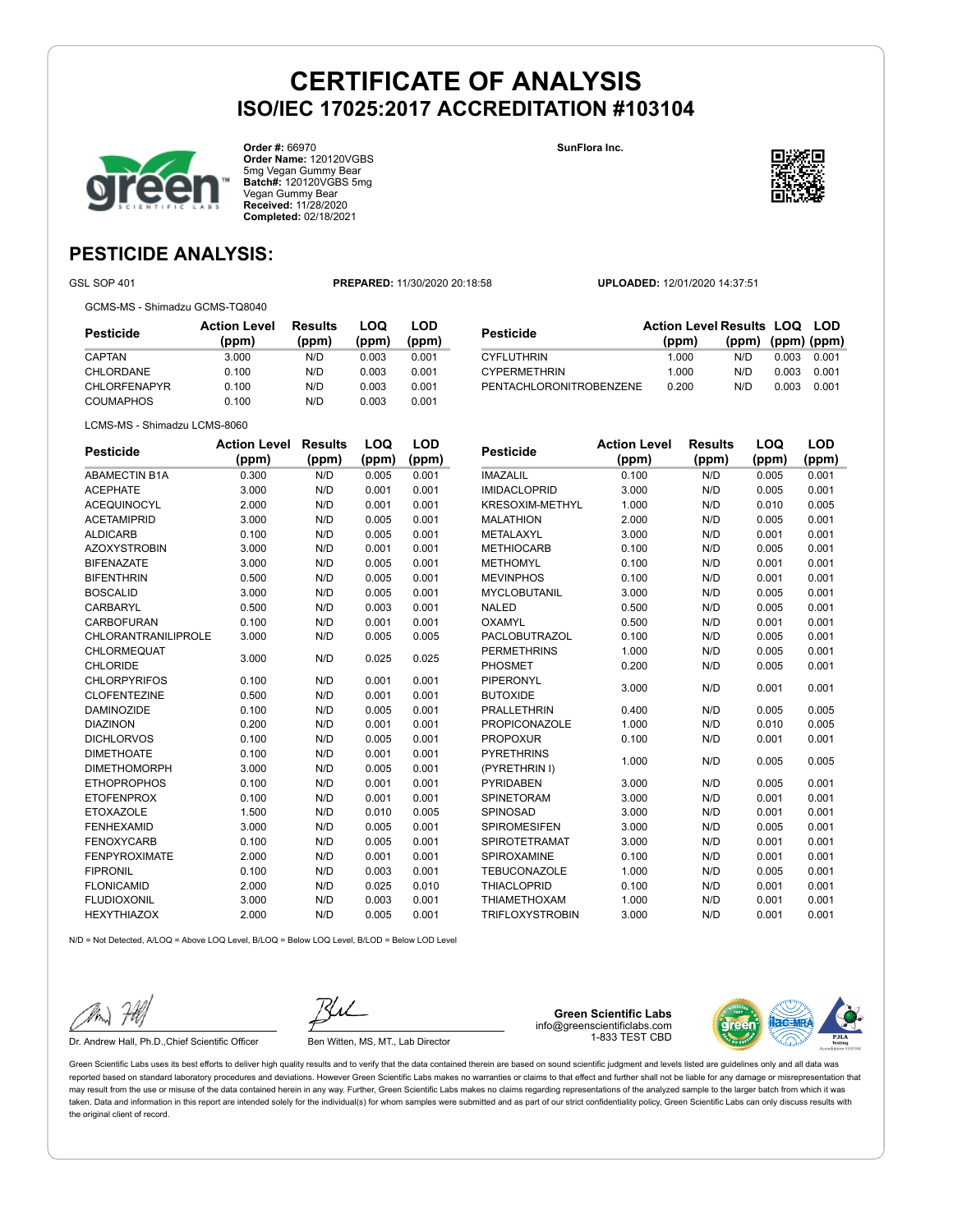

**Order #:** 66970 **Order Name:** 120120VGBS 5mg Vegan Gummy Bear **Batch#:** 120120VGBS 5mg Vegan Gummy Bear **Received:** 11/28/2020 **Completed:** 02/18/2021

**SunFlora Inc.**



### **RESIDUAL SOLVENTS:**

Headspace GCMS - Shimadzu GCMS QP2020 with HS20

GSL SOP 405 **Prepared:** 11/30/2020 21:22:18 **Uploaded:** 12/01/2020 09:34:00

| <b>Residual Solvent</b>   | <b>Action Level (ppm)</b> | Results (ppm) | LOQ (ppm) | LOD (ppm) |
|---------------------------|---------------------------|---------------|-----------|-----------|
| 1,1-DICHLOROETHENE        | 8                         | N/D           | 0.63      | 0.63      |
| 1,2- DICHLOROETHANE       | $\overline{2}$            | N/D           | 0.12      | 0.02      |
| <b>ACETONE</b>            | 5,000                     | N/D           | 140       | 20        |
| <b>ACETONITRILE</b>       | 410                       | N/D           | 25        | 1         |
| <b>BENZENE</b>            |                           | N/D           |           | 0.5       |
| <b>BUTANE</b>             | 5,000                     | N/D           | 50        | 10        |
| <b>CHLOROFORM</b>         |                           | N/D           |           | 0.5       |
| CIS 1,2-DICHLOROETHENE    | 5                         | N/D           | 0.73      | 0.18      |
| <b>ETHANOL</b>            | 5,000                     | 193           | 140       | 20        |
| ETHYL ACETATE             | 5,000                     | N/D           | 140       | 20        |
| ETHYL ETHER               | 5,000                     | N/D           | 140       | 20        |
| ETHYLENE OXIDE            |                           | N/D           | $\Omega$  | 0         |
| <b>ISOPROPYL ALCOHOL</b>  | 5,000                     | N/D           | 140       | 20        |
| METHANOL                  | 3,000                     | N/D           | 100       | 20        |
| <b>METHYLENE CHLORIDE</b> | 125                       | N/D           | 0.15      | 0.15      |
| N-HEPTANE                 | 5,000                     | N/D           | 140       | 20        |
| N-HEXANE                  | 290                       | N/D           | 18        | 10        |
| <b>PENTANE</b>            | 5,000                     | N/D           | 140       | 20        |
| <b>PROPANE</b>            | 5,000                     | N/D           | 20        |           |
| <b>TOLUENE</b>            | 890                       | N/D           | 53        |           |
| TRANS 1,2-DICHLOROETHENE  | 5                         | N/D           | 0.73      | 0.18      |
| <b>TRICHLOROETHENE</b>    |                           | N/D           |           | 0.5       |
| <b>XYLENES</b>            | 150                       | N/D           | 130       | 20        |

Dr. Andrew Hall, Ph.D., Chief Scientific Officer Ben Witten, MS, MT., Lab Director

**Green Scientific Labs** info@greenscientificlabs.com 1-833 TEST CBD

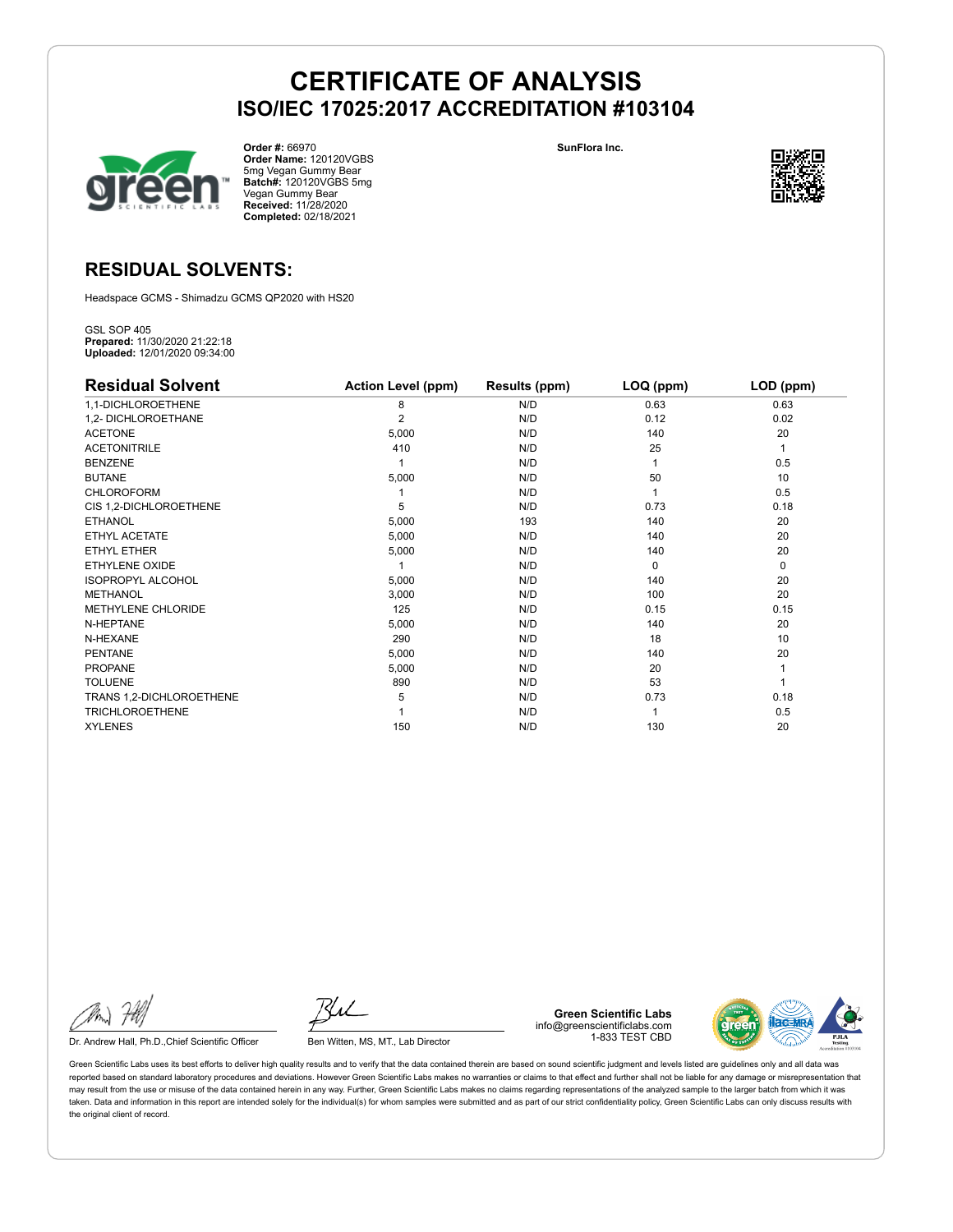

**Order #:** 66970 **Order Name:** 120120VGBS 5mg Vegan Gummy Bear **Batch#:** 120120VGBS 5mg Vegan Gummy Bear **Received:** 11/28/2020 **Completed:** 02/18/2021

**SunFlora Inc.**

**Microbial Analysis** GSL SOP 406 **Uploaded:** 12/07/2020 18:15:49



#### **Microbial Analysis:**

fa PCR - Agilent AriaMX

### **MICROBIAL ANALYSIS:**

PCR - Agilent AriaMX

| <b>Test</b>          | <b>SOP</b> | <b>Test Method</b> | Device Used       | <b>LOD</b>                   | <b>Allowable</b><br>Criteria  | <b>Actual Result Pass/Fail</b> |             |
|----------------------|------------|--------------------|-------------------|------------------------------|-------------------------------|--------------------------------|-------------|
| TOTAL YEAST AND MOLD | 406.01     | USP 61/62+         | <b>ARIAMX PCR</b> | CFU/G BY<br>SAMPLE<br>TYPE** | 1.000 CFU/G                   | NOT DETECTED                   | <b>PASS</b> |
| STEC E. COLI*        | 406.01     | USP 61/62+         | <b>ARIAMX PCR</b> | 1 CFU/G**                    | DETECT/NOT<br><b>DETECTED</b> | NOT DETECTED                   | <b>PASS</b> |
| PATHOGENIC E. COLI   | 406.01     | USP 61/62+         | <b>ARIAMX PCR</b> | 1 CFU/G**                    | DETECT/NOT<br><b>DETECTED</b> | NOT DETECTED                   | <b>PASS</b> |
| SALMONELLA*          | 406.01     | USP 61/62+         | <b>ARIAMX PCR</b> | 1 CFU/G**                    | DETECT/NOT<br><b>DETECTED</b> | <b>NOT DETECTED</b>            | <b>PASS</b> |

† USP 61 (enumeration of bacteria TAC, TYM, and ENT/Coliform), USP 62 (identifying specific species E.coli Aspergillus etc) \* STEC and Salmonella run as Multiplex

\*\* CFU/g Calculation based on Gummy matrix \*\*\* Flavus = 2 Copies of DNA / Fumigatis = 2 Copies of DNA Niger = 20 Copies of DNA / Terrus = 10 copies of DNA

Dr. Andrew Hall, Ph.D., Chief Scientific Officer Ben Witten, MS, MT., Lab Director

**Green Scientific Labs** info@greenscientificlabs.com 1-833 TEST CBD